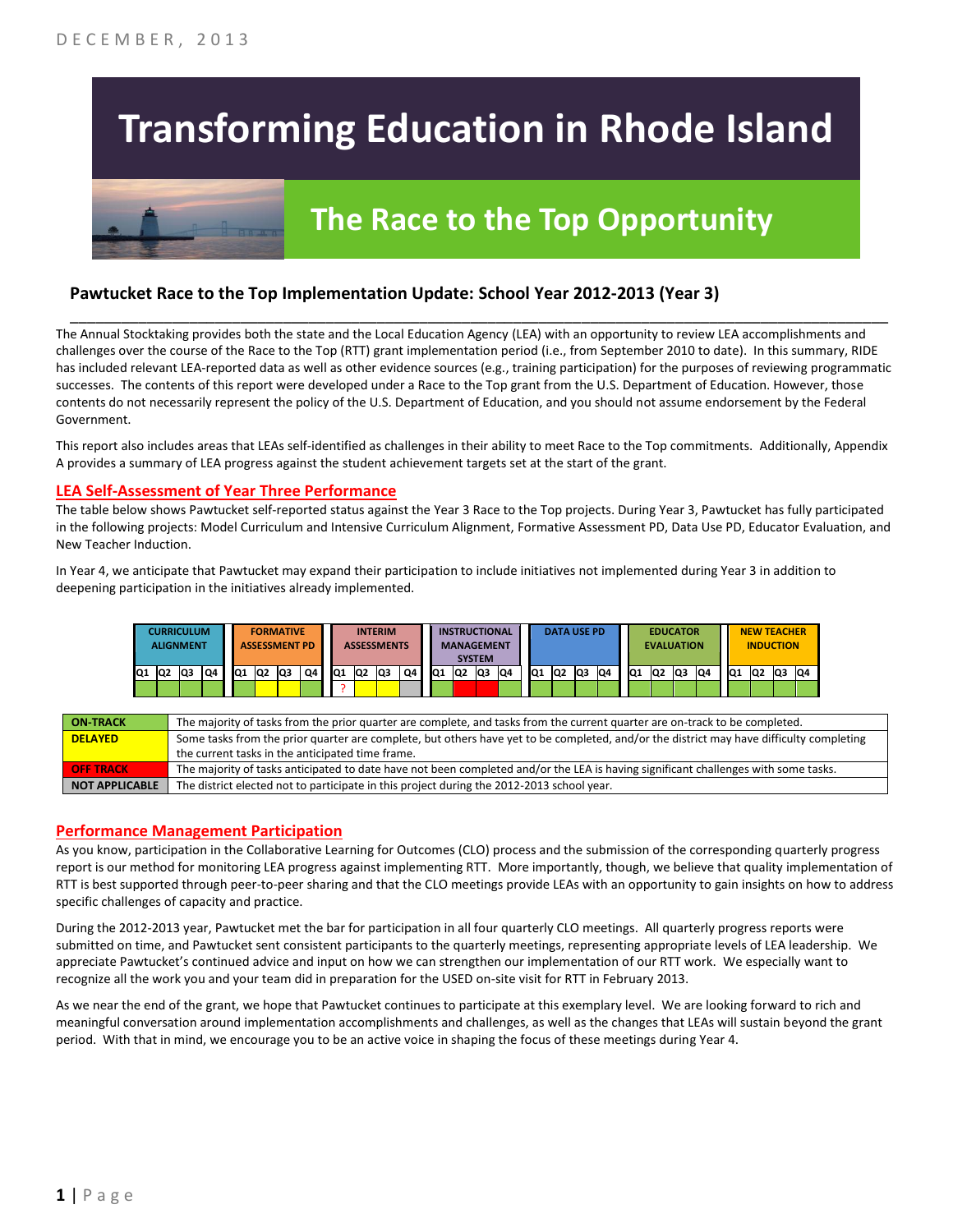#### **System of Support 1: Standards and Curriculum**

Based on the quarterly progress reports submitted by Pawtucket, as well as participation in additional applicable activities through the end of the 2012-2013 school year, we have assessed the district as 'on track (green),' 'delayed (yellow),' 'off track/at risk (red)', or 'not applicable (grey) on each of the Year 3 System of Support 1 scope of work tasks for Race to the Top. This assessment is reflected in the table below. Please note that further description of these statuses can be found on page one of this report.

RIDE would like to commend Pawtucket on its efforts to expand and deepen educator and administrator knowledge of the Common Core State Standards (CCSS). In its progress reports, Pawtucket noted that professional development sessions were held for principals around specific CCSS updates, and principals were provided with tools to bring back to staff. Additionally, a series of professional development sessions were held for teachers to collaboratively create new writing tasks and rubrics, with a focus on 'Responding to Informational Text' and 'Writing an Argument'. Feedback on the sessions has been quite positive, and the district is planning for future collaborative sessions.

Pawtucket has made significant progress against implementing a guaranteed and viable curriculum aligned to the new Common Core State Standards. During the 2012-2013 school year, Pawtucket worked with East Providence and the Dana Center to develop curriculum units and scope and sequence documents in both English language arts and mathematics. At the start of the school year, all teachers received a binder containing the first ELA and math units for grades K-12. The remaining units were distributed once they were approved by the Dana Center. The curriculum units also included resources and tasks for each unit as identified through national sources (i.e., Illustrative Mathematics Tasks, Mathematics Assessment Project, and the CCSS Toolbox).

We commend Pawtucket on their work in this area, and are happy to hear that Pawtucket has found access to expertise in other district's valuable. We look forward to hearing about additional opportunities that Pawtucket has created for further collaboration within their district and across the other districts.

| Intensive Curriculum Alignment and Model Curriculum Development                                                                                                                                                                                           | Year 3:SY12-13 |                                         |                |        |  |  |
|-----------------------------------------------------------------------------------------------------------------------------------------------------------------------------------------------------------------------------------------------------------|----------------|-----------------------------------------|----------------|--------|--|--|
|                                                                                                                                                                                                                                                           | Q <sub>1</sub> | Q <sub>2</sub>                          | Q <sub>3</sub> | Q4     |  |  |
| Develop and communicate a multi-year Transition Plan for the Common Core State Standards implementation, including clear<br>expectations for school level transition benchmarks and a plan for developing a curriculum aligned to the CCSS in grades K-12 |                | Modify as Modify as Modify as<br>needed | needed         | needed |  |  |
| Identify opportunities for educators to work collaboratively to deepen understanding of CCSS (e.g. Common Planning Time, grade<br>level team, department meetings, faculty meetings)                                                                      |                | Modify as Modify as Modify as<br>needed | needed         | needed |  |  |
| Create implementation plan, including the identification of aligned resources, to support roll out of new curricula                                                                                                                                       |                | Modify as Modify as Modify as<br>needed | needed         | needed |  |  |
| Develop curriculum aligned to the Common Core State Standards, including participation in Dana Center curriculum writing and<br>leadership sessions (if applicable)                                                                                       |                | ж                                       | x              |        |  |  |

\*Please note: the 'x' in the above table represents the anticipated completion timeline set by RIDE, not when the district completed the task. Additionally, for further clarification on the *criteria used to select each status, consult the description on page one of this report.*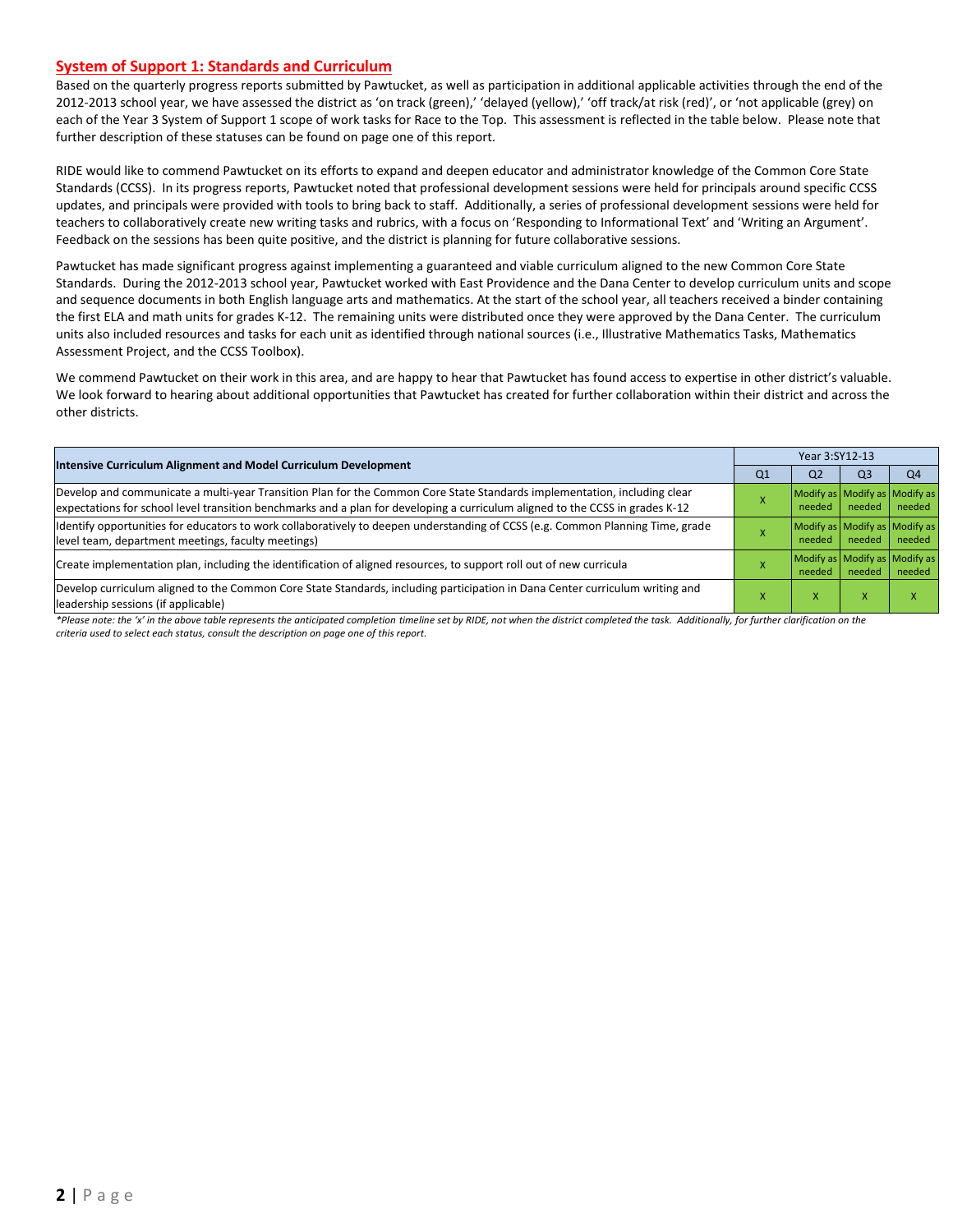#### **System of Support 2: Instructional Improvement Systems**

During the 2012-2013 school year, Pawtucket chose to implement two of the four Race to the Top projects in System of Support 2 (Interim Assessments, and the Instructional Management System). Based on the quarterly progress reports submitted by Pawtucket, as well as participation in additional applicable activities through the end of the 2012-2013 school year, we have assessed the district on each of the Year 3 scope of work tasks for those applicable projects.

Pawtucket worked to submit teacher-course-student data and to configuring the Instructional Management System (IMS) in order for educators to fully access both the Interim Assessments and the Formative Assessment PD modules. Due to technology issues with the platform, Pawtucket elected not to deeply invest in training educators on the IMS platform. Additionally, the district scaled back their implementation plans for the Interim Assessments.

During the 2012-2013 school year, Pawtucket implemented the Formative Assessment online professional development modules with approximately fifteen facilitators. In their quarterly progress update report, the districted noted that the majority of administrators and teachers were enrolled in the sessions; however, technical challenges made it difficult to continue to implement this work throughout the year. As a result, Pawtucket only offered communities of practice for Modules 1 and 2 during Year 3. The district noted that they plan to continue to work over the summer and into next year.

Pawtucket fully participated in the Data Use professional development series. During the 2012-2013 school year, 64 teachers and administrators participated in the PD series. In the QPU reports, the district expressed that the teams found this training helpful.

In the upcoming school year, Pawtucket has indicated that they will expand participation in formative assessment professional development series. We look forward to hearing more about Pawtucket's plans for implementing these new initiatives.

| Interim Assessments (accessed via the Instructional Management System)                                                                                                                  |                    |                        |                                                            |    |
|-----------------------------------------------------------------------------------------------------------------------------------------------------------------------------------------|--------------------|------------------------|------------------------------------------------------------|----|
|                                                                                                                                                                                         | Q1                 | Q <sub>2</sub>         | Q3                                                         | Q4 |
| Develop protocols or expectations regarding the use of interim assessment to inform instruction including timelines for<br>administration and process for scoring and reporting results |                    |                        |                                                            |    |
| Send LEA-determined facilitators to RIDE provided training on both the Fixed-Form assessment tool and the test-building tool                                                            | <b>Fixed Form</b>  | Test<br><b>Builder</b> |                                                            |    |
| Train of educators in the LEA on the administration and use of interim assessments utilizing RIDE-trained facilitators                                                                  | $\mathbf v$        | X                      |                                                            |    |
| Administration of Interim Assessments in selected grades and content area(s)                                                                                                            | $1^{\rm st}$ Fixed |                        | $2nd Fixed 3rd Fixed$<br>Form Test   Form Test   Form Test |    |

| <b>Instructional Management System (IMS)</b>                                                                                                                                                              | Year 3:SY12-13                          |                |                |                |  |  |
|-----------------------------------------------------------------------------------------------------------------------------------------------------------------------------------------------------------|-----------------------------------------|----------------|----------------|----------------|--|--|
|                                                                                                                                                                                                           | Q <sub>1</sub>                          | Q <sub>2</sub> | Q <sub>3</sub> | Q <sub>4</sub> |  |  |
| Designate an LEA data steward to support decision making around data collections and systems implementation and to provide input<br>and feedback on data initiatives through designated representatives   | As needed As needed As needed As needed |                |                |                |  |  |
| Maintain data quality standards of local student information systems and upload local assessment data and program information as<br>required by RIDE in a timely manner                                   |                                         |                |                |                |  |  |
| Following RIDE training, LEA Administrative Users and LEA Trainers configure the IMS for educator use and to provide end users with<br>access and training needed to utilize the IMS for daily activities |                                         |                |                | ↗              |  |  |
| Deepen the understanding and use of the IMS among all educators                                                                                                                                           |                                         |                |                |                |  |  |

| 'Data Use' Professional Development                                                                                                           |        | Year 3:SY12-13 |                |                |  |  |
|-----------------------------------------------------------------------------------------------------------------------------------------------|--------|----------------|----------------|----------------|--|--|
|                                                                                                                                               | Q1     | Q <sub>2</sub> | Q <sub>3</sub> | Q <sub>4</sub> |  |  |
| In coordination with RIDE, select 'Data Use' training dates for each cohort of schools, as applicable                                         |        |                |                | Year 2         |  |  |
| Identify and provide RIDE with the leadership team members from each school who will participate in Year 2 training cohorts, as<br>applicable |        |                |                | Year 2         |  |  |
| [Following 'Data Use' professional development, identify district and school practices to sustain and deepen data use and<br>collaboration    | Year 1 | Year 1         | Year           | Year 1         |  |  |

\* Please note that, for this project, 'year 1' refers to cohort 1 taking place during the 2012-2013 school year, and 'Year 2' refers to cohort 2 taking place during the 2013-2014 school year.

| [Formative Assessment Professional Development Modules (accessed via the Instructional Management System)        | Year 3:SY12-13 |                |                         |                |  |  |
|------------------------------------------------------------------------------------------------------------------|----------------|----------------|-------------------------|----------------|--|--|
|                                                                                                                  |                | Q <sub>2</sub> | Q <sub>3</sub>          | O <sub>4</sub> |  |  |
| ldentify facilitators who will support the implementation of formative assessment practices in daily instruction |                |                |                         | $SY13-14$      |  |  |
| Coordinate participation of educators in training modules and communities of practice                            | SY12-13        |                | SY12-13 SY12-13 SY13-14 |                |  |  |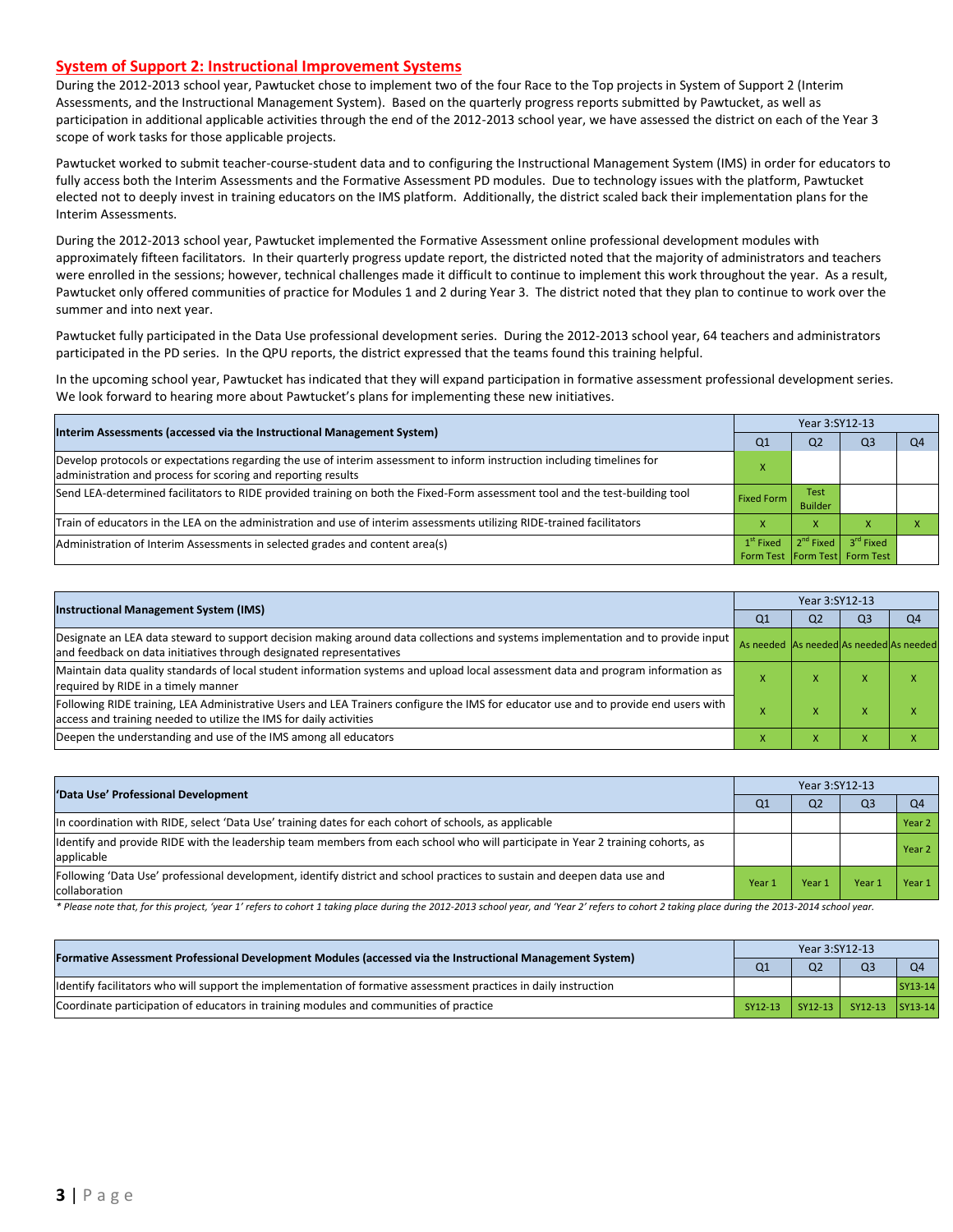#### **System of Support 3: Educator Effectiveness**

During the 2012-2013 school year, Pawtucket fully implemented all components of System of Support 3 - the RIDE-approved Innovation model for teachers, and the Rhode Island model for building administrator evaluations; and final effectiveness ratings for all teachers and building administrators have been submitted to RIDE using the Educator Performance and Support System. Based on the quarterly progress reports submitted by Pawtucket, as well as participation in additional applicable activities through the end of the 2012-2013 school year, we have assessed the district on each of the Year 3 scope of work tasks for Educator Evaluation.

To support the educator evaluation implementation process, the district held training for evaluators on entering the ratings into EPSS, in addition to training for personnel evaluating building administrators. Furthermore, the District Evaluation Committee met regularly throughout the year to address issues as they arose. Pawtucket also provided ongoing professional development and 'supported work sessions' to teachers and administrators after school in the areas of Student Learning Objectives, Professional Growth Goals, and Lesson Planning.

During the 2012-2013 school year, all applicable Pawtucket administrators attended teacher and building administrator evaluator trainings. RIDE is also pleased to note that teachers and evaluators within the district participated in supplemental activities, such as Student Learning Objective workshops and the FFTPS calibration videos. We hope that participants found these supports helpful in increasing comfort with the evaluation process. Additionally, district administrators have attended and/or registered for applicable summer 2013 training.

In their quarterly progress update report, Pawtucket noted that they completed extensive corrections to their single sign-on data in order to provide educators with access to the Educator Performance and Support System (EPSS). All educators submitted self-reflections and professional growth goals using the EPSS, and all instructional educators completed formal lesson plan son that platform.

Looking ahead, RIDE would like to remind the district of their responsibility to ensure that all personnel responsible for evaluating both teachers and building administrators participate in applicable training activities. As we enter into the final year of the Race to the Top grant, RIDE encourages Pawtucket to continue to engage their CLO peers in thinking about continuous support for evaluation implementation, as well as how evaluation data is being used to identify professional development needs.

| <b>Educator Evaluation</b>                                                                                                                                                                           |                               |                                            | Year 3:SY12-13                   |                                  |  |
|------------------------------------------------------------------------------------------------------------------------------------------------------------------------------------------------------|-------------------------------|--------------------------------------------|----------------------------------|----------------------------------|--|
|                                                                                                                                                                                                      | Q <sub>1</sub>                | Q <sub>2</sub>                             | Q <sub>3</sub>                   | Q <sub>4</sub>                   |  |
| Participate in educator evaluation model design, development and refinement feedback opportunities                                                                                                   | X                             | X.                                         | $\mathsf{X}$                     | $\mathsf{x}$                     |  |
| Identify District Evaluation Committee members, responsible for monitoring the implementation of the system and providing<br>recommendations to LEA leadership teams                                 |                               |                                            |                                  | x                                |  |
| ldentify individuals who will serve as primary and, if applicable, secondary/complementary evaluators                                                                                                |                               |                                            |                                  | $\mathsf{x}$                     |  |
| Send all required evaluators to RIDE-provided evaluator training on model; Send evaluators and system administrators to training on<br>the Educator Performance Support System (EPSS) data system    |                               |                                            | Mid-year<br>half-day<br>training | Mid-year<br>half-day<br>training |  |
| Examine LEA Policies and Contracts for Challenges; where applicable, consider memorandums of understanding or contract renewal<br>language which will support district implementation of evaluations | x                             | X                                          | X                                | X                                |  |
| Create a plan for the appropriate use of funds to support implementation of educator evaluation system                                                                                               |                               |                                            |                                  | X                                |  |
| Complete required components of RI Model for educator and building administrator evaluations                                                                                                         | SLO <sub>s</sub> and<br>Goals | Midyear<br>Conference Conference Summative | Midyear                          | <b>EOY Report</b><br>&<br>rating |  |
| Submit evaluation data and documentation (e.g. component and summative level ratings, verified rosters); provide other requested<br>information to support RIDE research and system improvement      | X                             | X                                          | $\mathsf{x}$                     | X                                |  |
| Use Evaluation Data to identify individual and school/district-wide professional development needs and act on those needs                                                                            |                               |                                            | X                                | $\mathsf{x}$                     |  |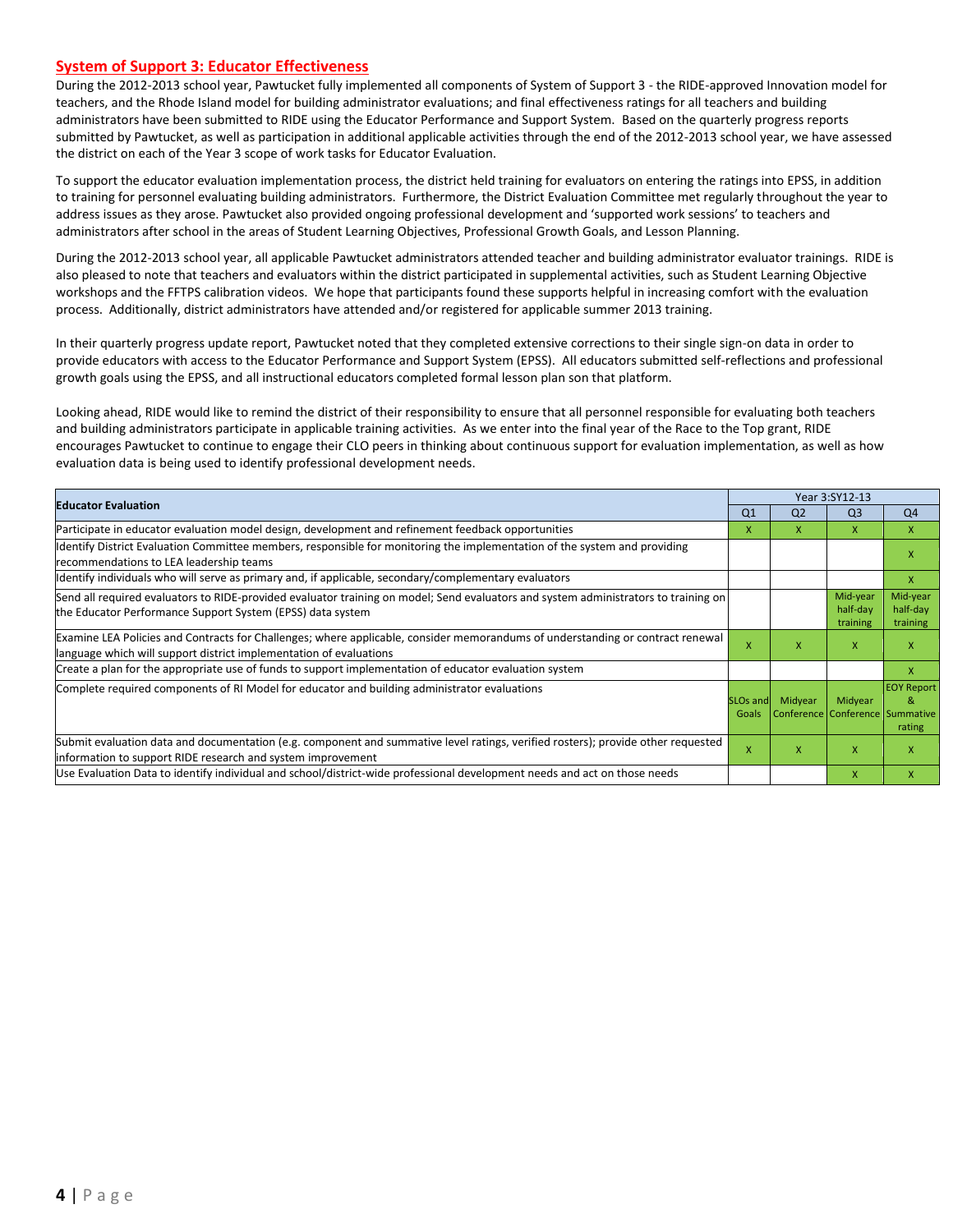#### **System of Support 4: Human Capital Development**

During the 2012-2013 school year, Pawtucket participated fully in the Beginning Teacher Induction program. Based on the quarterly progress reports submitted by Pawtucket, as well as participation in additional applicable activities through the end of the 2012-2013 school year, we have assessed the district on each of the Year 3 scope of work tasks for Beginning Teacher Induction. Additionally, Pawtucket has continued their utilization of SchoolSpring for recruitment of staff on an as needed basis.

In its quarterly progress reports, Pawtucket indicated that 35 beginning teachers were assigned to a coach, while three were still waiting to be assigned. Some initial negative feedback was received regarding the communication around coaches' availability. We appreciate that the district continued to work with RIDE's Induction Program, despite the challenges faced.

In the upcoming CLO sessions, RIDE looks forward to engaging in a deeper conversation around the revisions that Pawtucket and other LEAs have made to their hiring policies, timelines, and processes in order to support broader human capital initiatives including recruitment of highly qualified and diverse candidates and providing data-driven induction support to beginning teachers.

| <b>Beginning Teacher Induction</b>                                                                                                                                                       | Year 3:SY12-13 |                |                |                |  |
|------------------------------------------------------------------------------------------------------------------------------------------------------------------------------------------|----------------|----------------|----------------|----------------|--|
|                                                                                                                                                                                          | Q <sub>1</sub> | Q <sub>2</sub> | Q <sub>3</sub> | Q <sub>4</sub> |  |
| If applicable, recommend potential Induction Coaches to RIDE                                                                                                                             |                |                |                |                |  |
| Review and revise hiring policies, timelines and processes in order to support appropriate and timely projections for anticipated hires<br>requiring induction coach services            |                |                |                |                |  |
| Provide RIDE with list of beginning teachers who will receive Induction Coach support in a timely manner in order to ensure that all<br>beginning teachers have coaching                 | л              |                |                |                |  |
| Participate in RIDE-provided information opportunities in order to learn about induction coach program                                                                                   |                |                |                |                |  |
| Provide feedback to RIDE on the development and integration of existing mentorship programs into a sustainable, instructionally-<br>focused state or district-wide Induction Coach model |                |                |                |                |  |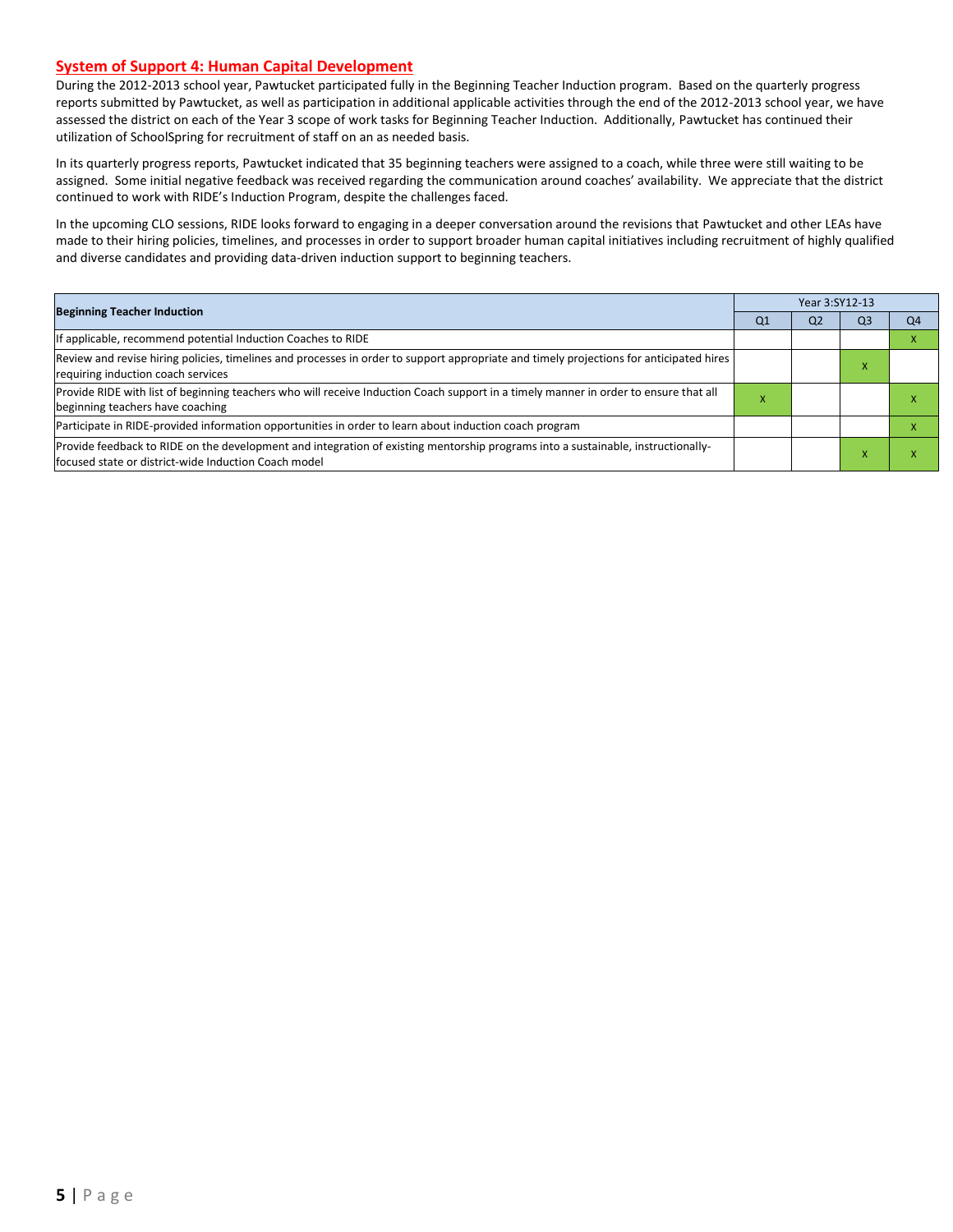#### **System of Support 5: School Transformation and Innovation**

During the 2012-2013 school year, Pawtucket continued to implement key school turnaround activities to ensure that Cohort II identified persistently lowest achieving schools moved forward on their respective plans to increase student achievement. We appreciate that, during the 2012-2013 school year, Pawtucket maintained an active partnership with RIDE and that the district and schools jointly worked to ensure that school leadership teams participated in the professional development activities outlined in the scope of work tasks and commitments under Race to the Top. We encourage the district to refer to the monitoring and reporting completed under the school turnaround efforts for a more robust synopsis of that work.

|                                                                                                                                      | Year 3:SY12-13 |                |    |
|--------------------------------------------------------------------------------------------------------------------------------------|----------------|----------------|----|
| <b>School Achievement Specialists</b>                                                                                                | O <sub>2</sub> | Q <sub>3</sub> | Q4 |
| Work with RIDE to establish progress monitoring plan for School Achievement Specialist vendor                                        |                |                |    |
| Monitor the effectiveness of cohort I and II school achievement specialists supporting identified schools in collaboration with RIDE |                |                |    |
| Adjust and modify School Achievement Specialist supports to PLAs as needed                                                           |                |                |    |

|                                                                                                                                                                                                         |  | Year 3:SY12-13 |                |
|---------------------------------------------------------------------------------------------------------------------------------------------------------------------------------------------------------|--|----------------|----------------|
| <b>Turnaround Principal Leaders Corps</b>                                                                                                                                                               |  | Q <sub>3</sub> | Q <sub>4</sub> |
| ldentify and recommend to RIDE school-based, district-based and non school-based leaders within the LEA as potential participants for<br>the turnaround principal leadership corps group I and group II |  |                |                |
| Turnaround Principal Corps members attend residency and professional development as offered by RIDE                                                                                                     |  |                |                |
| Determine the placement for Turnaround Principal Leader corps members following successful completion of residency program                                                                              |  |                |                |

|                                                                                                                                                         |                | Year 3:SY12-13 |                |    |  |  |
|---------------------------------------------------------------------------------------------------------------------------------------------------------|----------------|----------------|----------------|----|--|--|
| Spring 2012 and Summer Leadership Institute                                                                                                             | O <sub>1</sub> | Q <sub>2</sub> | Q <sub>3</sub> | Q4 |  |  |
| Provide feedback on the design and delivery of spring 2012 and summer institutes                                                                        |                |                | X              |    |  |  |
| Identify a core team to attend spring 2012 and summer institutes                                                                                        |                |                | $\lambda$      |    |  |  |
| Attend spring 2012 and summer institute training                                                                                                        |                |                | Summer<br>2013 |    |  |  |
| ldentify the need for up to 5 days of additional job-embedded follow-up to spring 2012/summer institute and coordinate delivery with<br>the RIDE vendor |                |                |                |    |  |  |

|                                                                                                            | Year 3:SY12-13 |    |                |  |
|------------------------------------------------------------------------------------------------------------|----------------|----|----------------|--|
| <b>Teacher Evaluation Support</b>                                                                          | Q1             | Ο2 | O <sub>3</sub> |  |
| Hire/procure Teacher Evaluation Support services                                                           |                |    |                |  |
| Work with RIDE to establish progress monitoring plan for Teacher Evaluation Support services and/or vendor |                |    |                |  |
| Monitor the effectiveness of Teacher Evaluation Support vendor/services                                    |                |    |                |  |

The contents of this report were developed under a Race to the Top grant from the U.S. Department of Education. However, those contents do not necessarily represent the policy of the U.S. Department of Education, and you should not assume endorsement by the Federal Government.